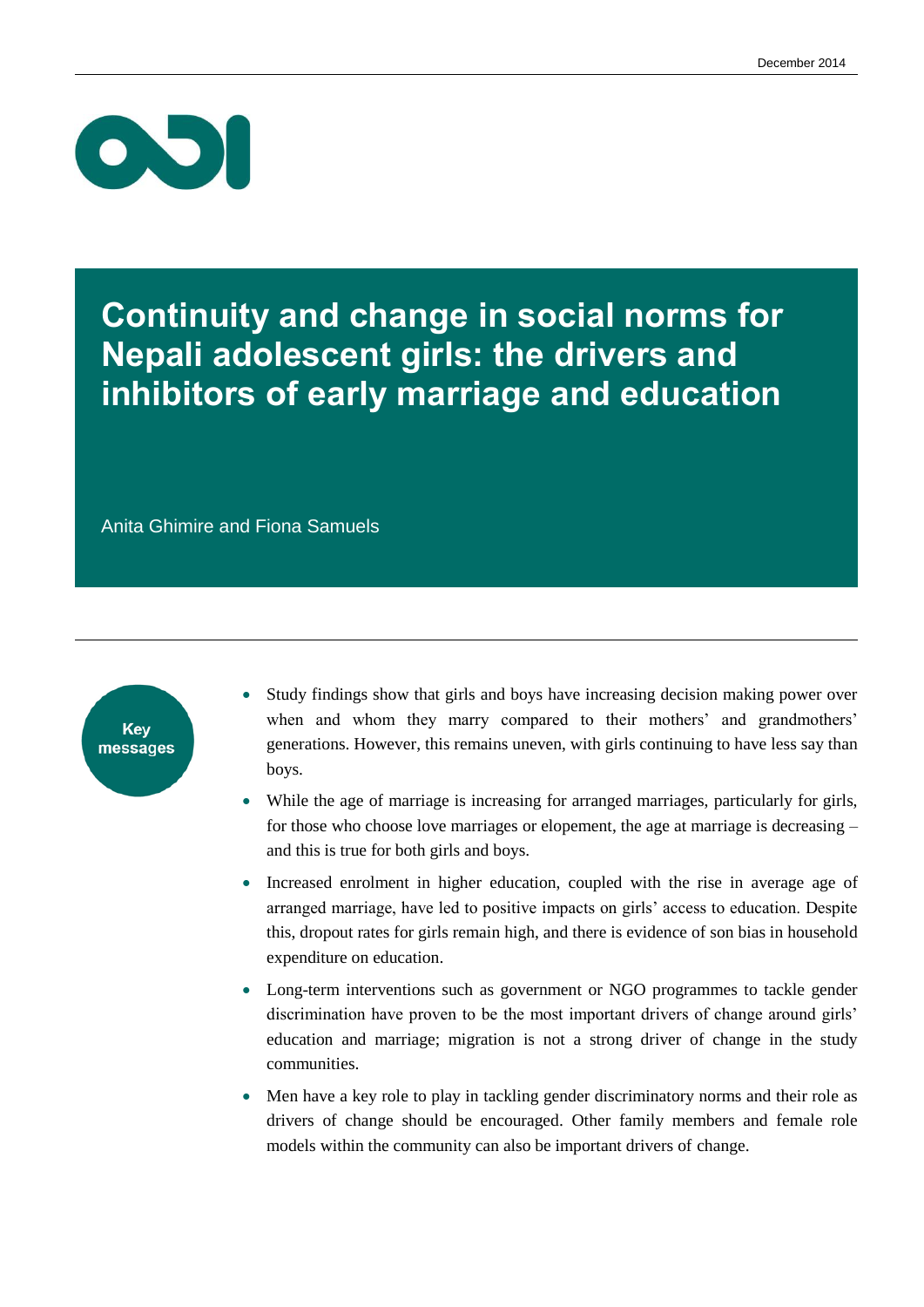## **1 Introduction**

#### *Q: What do they [parents] expect from sons?*

*A: They expect their sons to look after them when they are old. If they are sick, they expect that we provide medicine to them.* 

*Q: What do they expect from their daughters?*

*A: They expect very little from their daughters. They think that their daughters will leave their home, so have no expectation as such. They also pay no attention to their daughters' education.*  **(In-depth interview with school-going adolescent boy, aged 16m in Salena, Doti district)**

Nepal has made impressive progress in recent decades in its human development indicators, and in promoting human rights and gender parity, which, if continued, will see it graduate out of the ranks of least developed countries by 2022. However, this progress has been experienced unevenly, and adolescent girls and young women are still subject to discriminatory social norms that greatly hinder their capability for achieving overall wellbeing. In order to address these discriminatory norms, it is important to understand why and how they may change and evolve, on the one hand, or why they remain sticky (difficult to change) on the other. Understanding these factors can inform relevant policies and programmes to maximise their impact on achieving broader wellbeing for adolescent girls and young women.

#### **Box 1: About this study**

This study is part of a broader multi-country, multi-year initiative funded by the UK Department for International Development (DFID) on gender justice for adolescent girls (the other countries being Ethiopia, Uganda and Viet Nam). Broadly speaking, the study focuses on social norms, how they fit into the lives of adolescent girls, and how they affect girls' capabilities.

This study is part of a broader multi-country and multi-year study on adolescent girls and young women (See Box 1). Findings from the first round of the study (year 1) showed that social norms are pivotal in shaping the capabilities of adolescent girls and young women; they showed that some norms are evolving and transforming rapidly to the benefit of girls and young women, while others remain unchanged or 'sticky'. Early marriage is one such 'sticky' norm; Nepal continues to have one of the highest rates of early marriage in the world, at 51% (UNICEF, 2011), with girls four times more likely to get married when they are children than boys (Amin et al., 2014). Furthermore, because early marriage typically means that girls no longer continue their education, it leads to a range of other capability deprivations, including lack of employment opportunities and inability to access individual rights (Ghimire et al., 2013). Given this context, the second phase of the study (year 2) focused on exploring in more depth the underlying causes of early marriage and its pivotal role in affecting other aspects of adolescent girls' lives, particularly education. Using qualitative approaches, a range of tools were developed, including in-depth and key informant interviews, marriage network case studies and intergenerational trios. These tools were administered to girls and women but also to other reference groups who play a crucial role in maintaining or changing social norms, including male peers, fathers, in-laws, husbands, teachers, and other key people in the local community. The next section provides an overview of the study sites. Section 3 presents key findings, and the briefing concludes with some programming and policy recommendations in section 4.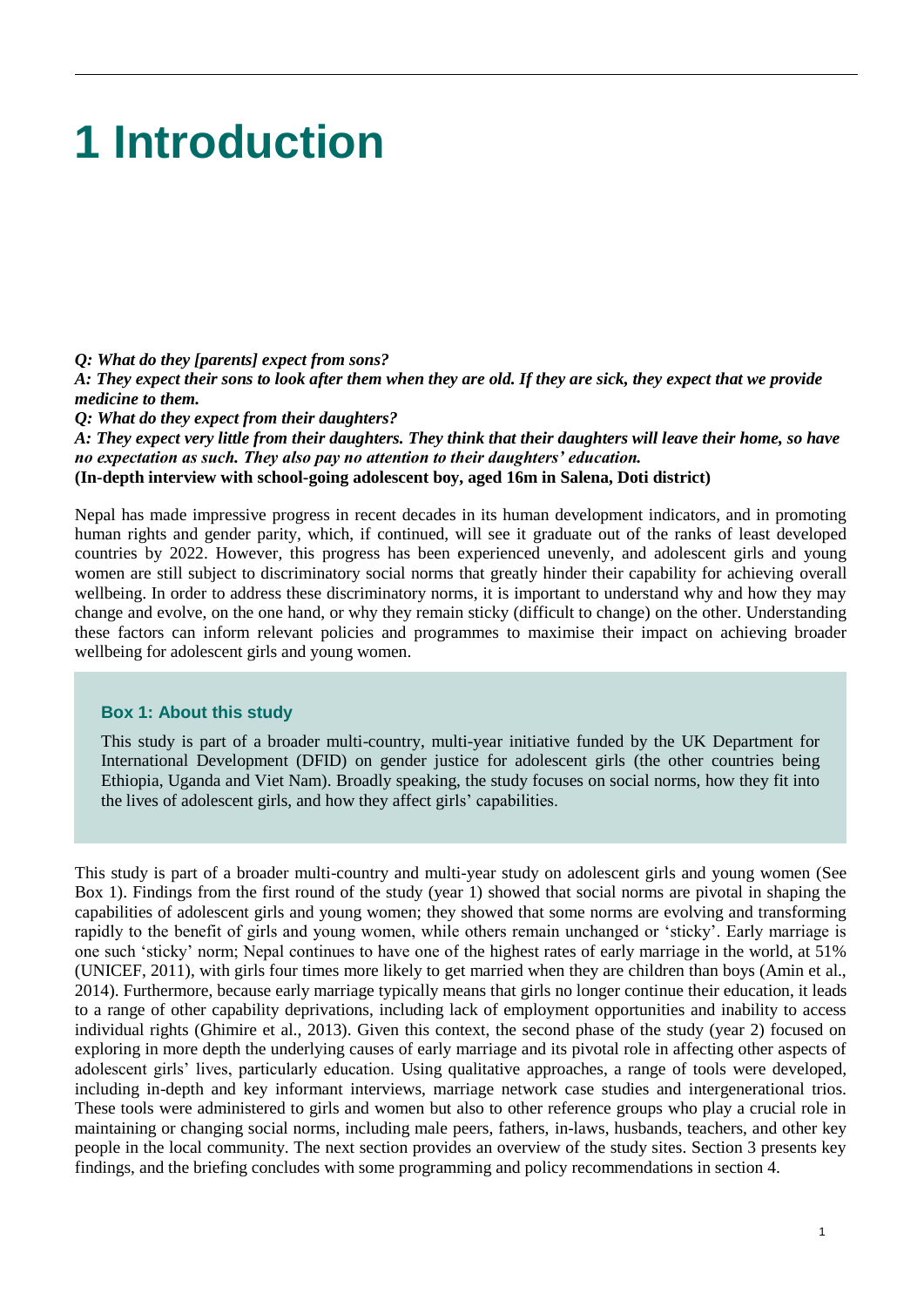# **2 Study sites: Doti district – Wayal and Salena**



**Picture 1: Wayal, Doti**

The year 2 study returned to one of the districts where year 1 research was carried out – Doti, which was known to have high rates of early marriage. In order to avoid saturation, two new locations were selected: Bhumirajmadau (Salena) Village Development Committee (VDC), to represent a rural context, and Durgamadau (Wayal) VDC, to represent a semi-rural context.

Bhumirajmadau (or Salena) is around 20 km from the regional headquarters of Dipayal (also the main market for the VDC) and around 25 km from district headquarters at Silgadi, the administrative hub for the district. Salena has a total of 911 households and a population of 4,857 (2,245 men and 2,612 women), of which adolescents comprise almost one quarter (24.23%). Over half of the population (53.83%) is Chhetri, followed by Brahmin-Hill (22.66%), Dalits (9.77%) and others (13.74%) (NPCS and CBS, 2011). The VDC has a literacy rate of 53.46%, but there is a wide gender gap: the male literacy rate is 70.02% compared with a female literacy rate of 39.65%. The VDC has one health post and eight schools (four primary and four secondary); of these, seven are government-run Nepali-language schools, while one is a private English-language school. Most households in Salena derive their livelihoods from subsistence agriculture and are heavily reliant on remittances from male migrants.

Durgamadau (or Wayal) is around 30 km from the regional headquarters, Dipayal, and is comprised of 858 households, with a population of 3,942 (23.51% of which are adolescents) (NPCS and CBS, 2011). As in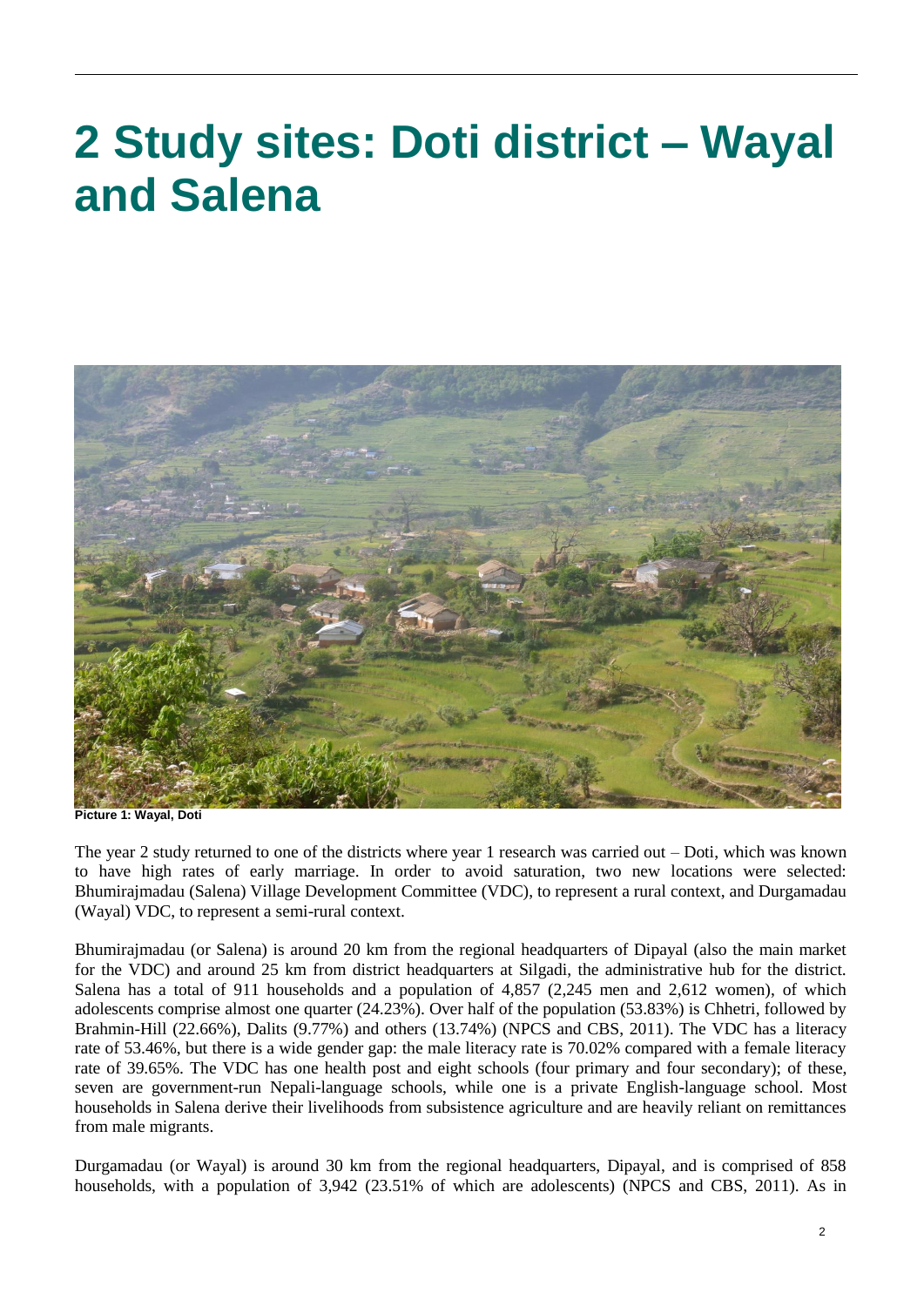Salena, the majority of its residents (40.51%) are Chhetri, followed by Brahmin-Hill (23.51%), Kami (18.72%), Dalit (6.26%) and others (11%) (ibid). The VDC has a literacy rate of 51.33%, and again the male literacy rate (71.78%) is much higher than the female literacy rate (37.12%). There is one government health centre serving Wayal, and two private clinics and six schools (five primary and one higher secondary). In addition to subsistence agriculture and migrant remittances, and even though Durgamadau is further away from the main centre of Doti than Salena, it has a small upcoming market area, is economically more vibrant, and has a regular transport system and services such as police posts.

As well as having high levels of in-migration from other districts of Nepal's Far Western region, many men from Doti migrate for work either to districts in the Terai valley or beyond. For the past 50 years or so, this area has been characterised by its very high rate of male migration to India; more recently (the past three to four years), people have also begun to migrate elsewhere, including to Malaysia and the Gulf countries. As such, migration means that lack of adult men of productive age is a dominant feature of these study sites.



**Picture 2: They are there and ready to help: older men participating in historical timeline about marriage in Wayal.**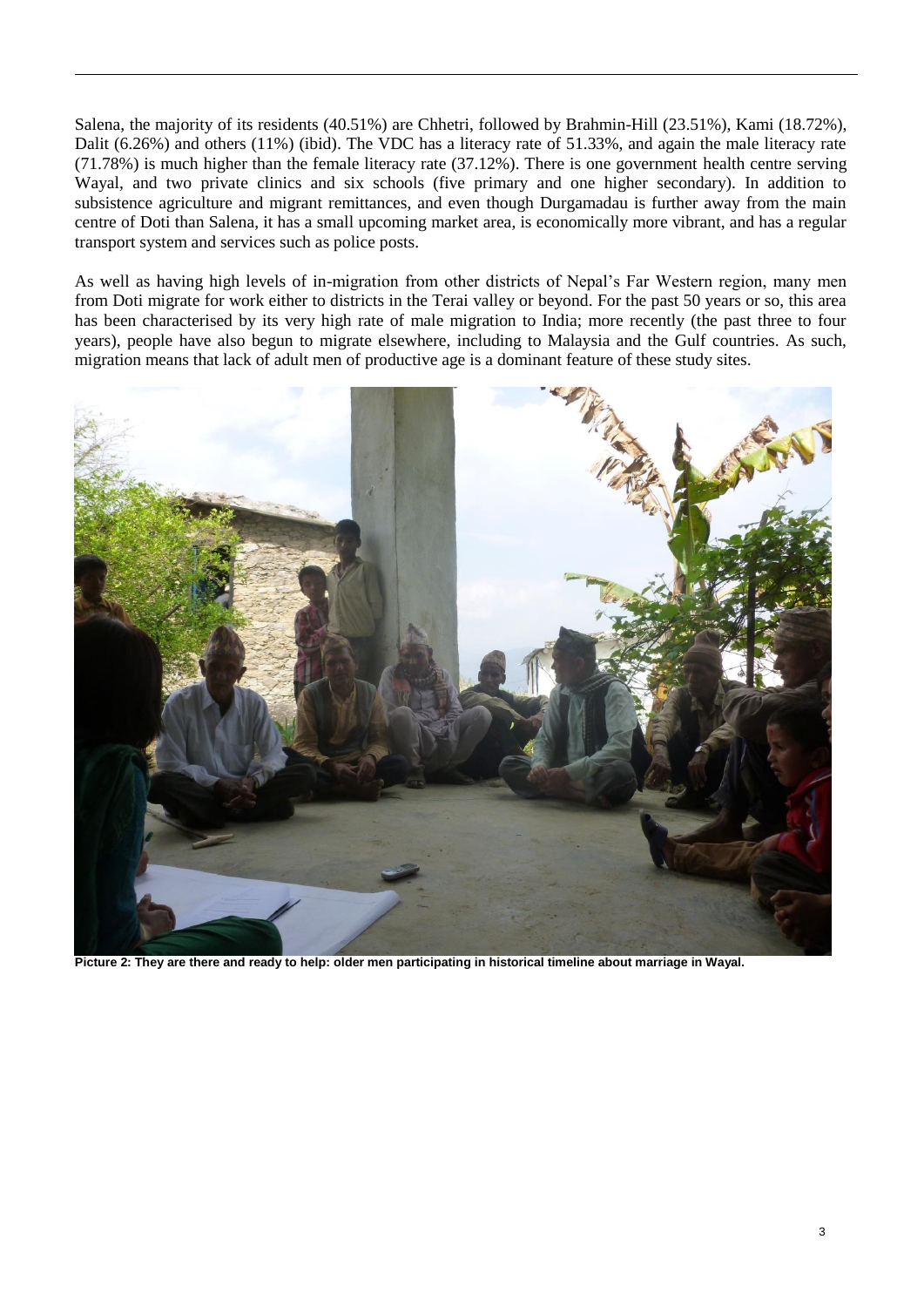# **3 Key findings**

#### **3.1 Change and continuity in norms around marriage**

#### **3.1.1 Age at marriage**

While child marriage is still prevalent, the study found that the average age at marriage has increased from 5–6 in their grandmothers' generation and 10–12 in their mothers' generation, to 14–18 among the present generation. As these marriages generally tend to be arranged marriages, parents seem to be more aware of the importance of marrying their daughters later. In comparison to their mothers' generation, the age gap between spouses has correspondingly decreased for today's young girls, from an average of 18 years then to between three and seven years now. However, in the case of elopement, or where a girl and boy themselves decide to marry and do so without their parents' permission, the age of marriage is in fact decreasing, with some couples marrying as young as 13 years of age (see below). While people (including adolescents) are increasingly aware of both the legal age of marriage and the harms of early marriage, social norms around chastity of girls and family honour usually take precedence.

#### **3.1.2 Decision-making in marriage**

Girls' involvement in decision-making about their marriage has increased compared with their mothers' and grandmothers' generations; however, it has not changed on a par with boys' involvement in decision-making about their marriage. While their mothers and grandmothers were not informed about when and whom they would marry, nowadays daughters are generally informed by their parents about any marriage proposal, the prospective groom and his family. However, it is for information purposes only; it is not seeking their consent, and girls still do not have the final say about whether they accept a proposal, and when to marry. Even though many parents stated that it was the girls' final decision, our interviews with girls and their mothers showed that in some cases this was not so. This is also reinforced by the fact that most girls had never met their prospective husband before the marriage. There are, however, a few cases where girls and boys in arranged marriages were allowed to see each other and establish contacts via mobile phone before marriage. This has happened when there is mutual interest and common friends (see Box 2).

#### **Box 2: Role of friends and mobile phones in changing marriage arrangements**

Manashi's parents had fixed her marriage without letting her see the prospective groom. However, she wanted to see the boy, but she was afraid to tell her parents. Instead, she told her best friend about her wish to see the boy before marriage. Her friend managed to get the phone number of the boy from her boyfriend, who was also from the same village as Manashi's prospective groom. She arranged that they could see each other at the village fair. Manashi went to the fair with her friend and the boy came with his friends. They did see each other, from a distance. Both of them liked each other and started to talk over the phone. A few months later they got married.

Source: Fieldwork, Doti, 2014

#### **3.1.3 Love marriages and elopement**

Along with girls having more of a say in the processes involved in an arranged marriage, love affairs between boys and girls have become more common in the past three to four years. Most boys and girls who elope to get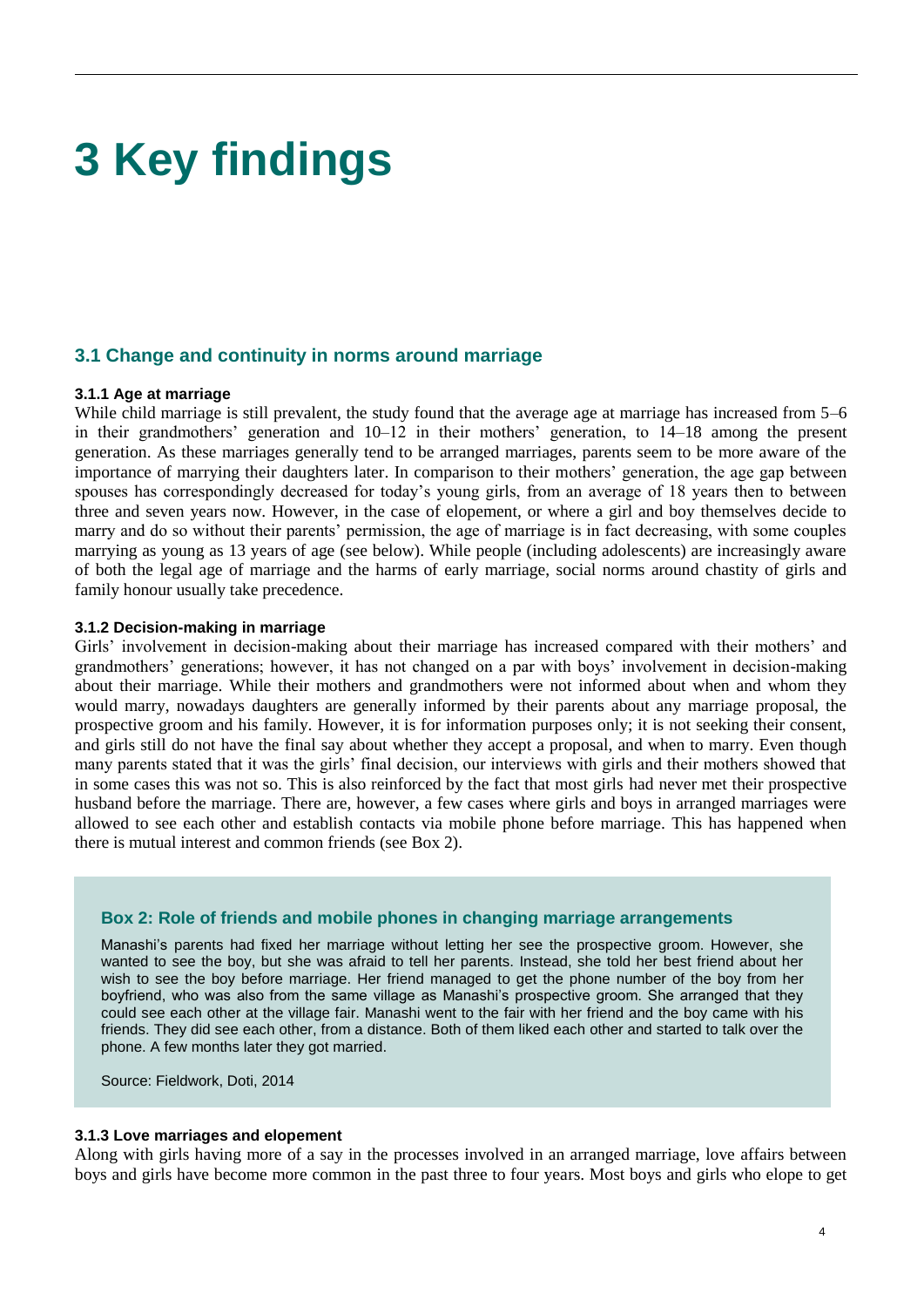married are aged between 13 and 17. Typically, they choose to elope because the girl's parents will not consent to the marriage. Much of the relationship takes place through mobile phones and the boys and girls would have met only a few times. In some cases, they may even have met before deciding to elope and get married. There are several potentially negative impacts of such marriages. First, as already mentioned, they have resulted, in the study sites, in some couples marrying much younger, with the average age at marriage decreasing among young people who choose love marriages or elopement. This also means that girls (and, indeed, sometimes boys) drop out of education, with girls bearing children very early. Second, considerable efforts have gone into raising awareness and persuading parents to marry their daughters later, but there is evidence of a social

backlash, with parents again preferring to marry their daughters at an early age, fearing they will otherwise elope. Elopement carries considerable stigma for a girl's family: as well as being blamed for bringing up a girl 'loosely', they will also have difficulty marrying their remaining daughters, as the family will be seen to be less 'cultured'.

While parents blame access to mobile phones as the cause of such marriages, our fieldwork shows that although mobile phones have made it easier for boys and girls to communicate with each other, it is the social stigma associated with girls interacting with boys that contributes to this type of marriage. This stigma is rooted in social norms around ideal 'girls' and notions of purity and honour for girls, as well as the lack of mentorship and hence inability to manage changing adolescent relationships. Thus, when girls and boys merely talk to each other more frequently, it is seen as a love affair and the girl is seen as having a loose character and dishonouring her family. This can lead to suspicions around her virginity and she is relentlessly scrutinised for that. In such cases, the boy feels responsible for tarnishing her honour and takes it as his responsibility to save her name, which he does by marrying her.

#### **3.1.4 Polygamy**

While previously, polygamy did not appear to be prevalent in Doti district, in the past four to five years, polygamous unions appear to be on the increase, particularly among men aged 28–40. In such cases, the first wife – who is usually a young woman – bears the brunt of polygamy. She is socially isolated as she does not live with the husband but lives instead in her spouse's ancestral home, with his parents. The husband and the second wife often claim to provide well for the first wife and her children; this is reinforced by his parents, who also say that they give the earnings from the land to the first wife, thus generally reassuring outsiders that this first wife is well supported. However, we found that the first wife in a polygamous union was often socially, economically and emotionally estranged. When asked why they married twice, men usually responded by saying that they felt obliged to marry and save the girl's honour once it became known that he was '*talking and joking with the girl'*.

#### **3.1.5 Pressure to bear children early and to bear a son**

What remains unchanged, or where social norms remain 'sticky', is the pressure for young women to bear children early and particularly to bear a son. Thus, out of fear of polygamy – which is accepted either if the first wife fails to bear a child within the first few years or if she fails to bear a son – women continue to bear children despite sometimes being in poor health. This pressure comes mainly from their in-laws and the wider community, but also, as some girls fear, from their husbands too (see Box 3).

#### **Box 3: Pressure to bear a son**

Kunta is 20 years old and has three daughters. There were a lot of complications when she was pregnant with her second child, and she had to stay in a hospital in India for six months before finally giving birth. She is frail and does not want to have any more children now. But she is pregnant again because her parents-in-law want her to have a son. She is confused but thinks it is also the wish of her husband.

Source: Outlier case study, 2014.

In the case of women who cannot bear children, it is the woman who is regarded as infertile and not the man; similarly, it is women who are sent for fertility testing (usually in India), and not men.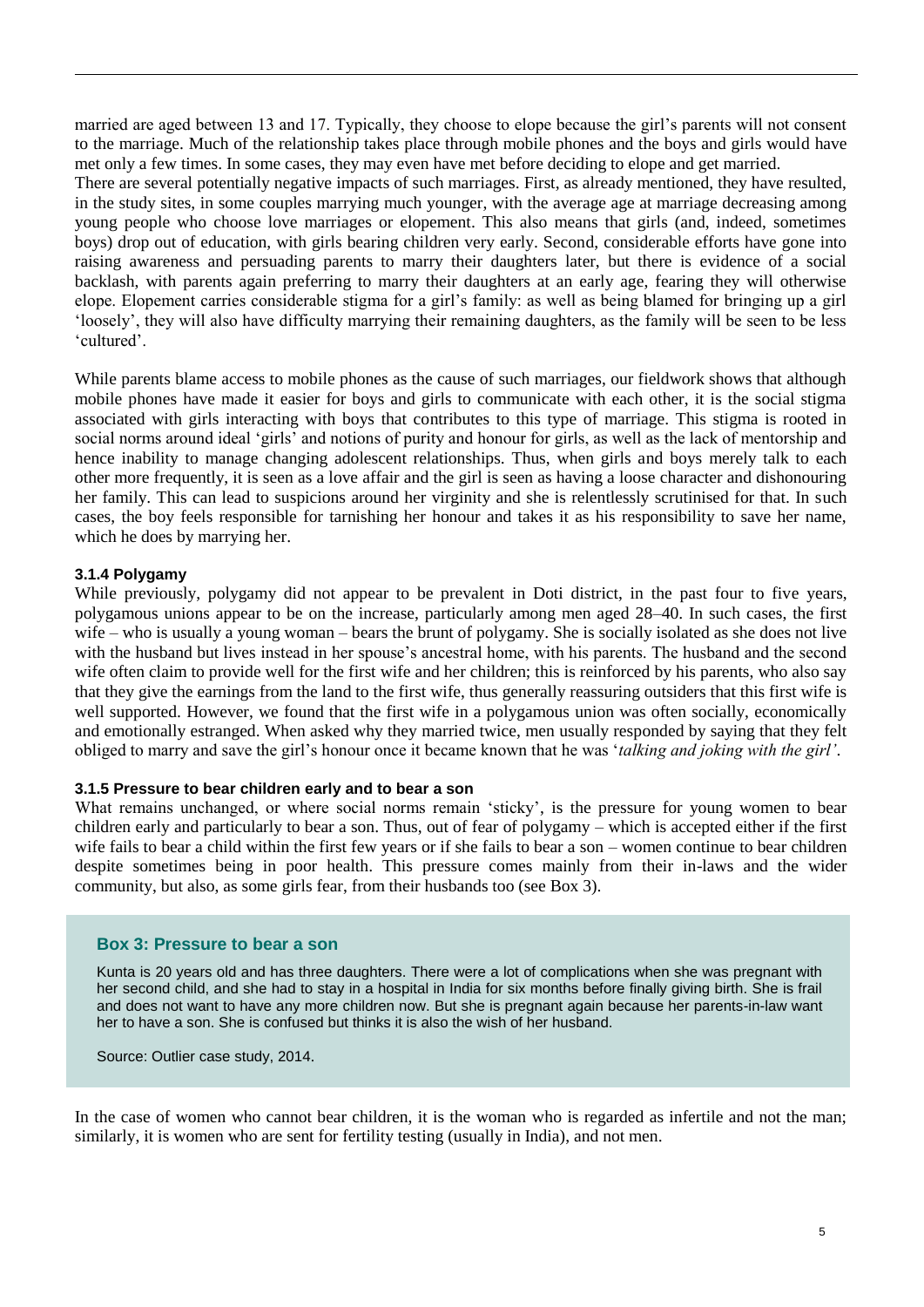*'…the middle one has not been able to conceive till now and we will have to get her checked up next year... It has been two years since their marriage, but till now nothing has happened. She needs to be checked up.'*

(Marriage network case study with father-in-law, age 55, in Wayal, Doti)

Despite pressure to bear sons, we did not find any cases of sex-selective abortion in Doti during both years of fieldwork. It is rather that women continue to get pregnant and give birth until they have a son. The social norms that drive this practice are based on beliefs among elders and young women alike that because a daughter goes away from her home after marriage, her parents need a son not only to look after them in old age but also to continue the lineage – a task that can only be done by a son.

### **3.2 Change and continuity in norms around education**

#### **3.2.1 Enrolment in schools**

According to study respondents (backed up also by quantitative data, for further details see Ghimire et al, 2014), there have been positive changes in enrolment in education for adolescent girls in Salena and Wayal, with adolescents and adults alike reporting that enrolment in schools has increased for boys and girls in both VDCs over the past five to six years. Previously, girls were sometimes not sent to school at all, whereas now, some girls are even sent to tuition classes after school and their domestic workload is taken on by the mother. As a result, almost all children of school-going age in the two VDCs have been enrolled in primary education.

Children are also being enrolled in school at an earlier age, aided by greater availability of schools near to their homes. Previously, children were typically enrolled in school between the ages of six and eight, when they were able to walk to school by themselves (there were no vehicles or roads and the children had to walk through forests). Now, there are primary schools in the neighbourhood and hence children can enrol in school as early as age four (the minimum age for government schools) and even earlier in private schools. This has had a positive impact, particularly on girls' access to higher education. Previously, girls in grade 8–9 were considered already of marriageable age, and had to drop out of school when they married. Now, because they are enrolling in school at a much earlier age, combined with the average age at marriage increasing to 16-18 years, most girls can study up to grade 10 without having to drop out.

#### **3.2.2 Education after marriage: daughters-in-law going to school**

While marriage remains one of the main reasons why girls in Doti drop out of school, positive changes are evident in both Wayal and Salena, with a few girls continuing their education after marriage. In these cases, either the girl's parents negotiated before marriage that their daughter could continue her education, or it was the in-laws and the husband who insisted that she stay on in school. However, except for two cases, most girls stopped going to school after they had given birth. Also, and again except for those two cases, girls who continued their education after marriage did not leave the community to attend a higher education institution. Thus, there is a tendency for married adolescents to study only up to grades that are locally available – i.e., up to grade 12.

#### **3.2.3 Value of higher education**

Norms around education for girls today have undergone substantive change since their grandmothers' generation (when educated girls were considered to be witches) and their mothers' generation (when parents did not educate their daughters because they feared they would elope if they went to school and mixed with boys). Parents now enrol girls in school because they are aware of the value of literacy but also because, when girls are relatively young, there are only limited chores they can do at home, and there is less fear of very young girls eloping. Despite education now generally being seen as a good quality in a girl, and increased primary enrolment rates, dropout rates at secondary level remained high in the study sites, mirroring the national figure of 20% of girls and boys dropping out once they reach grade 8. Thus higher education is not valued sufficiently strongly in itself to make a girl desirable or a 'good wife' and so most parents do not tend to invest in higher education for their daughters. Similarly, while being educated is an important criterion for an eligible groom, it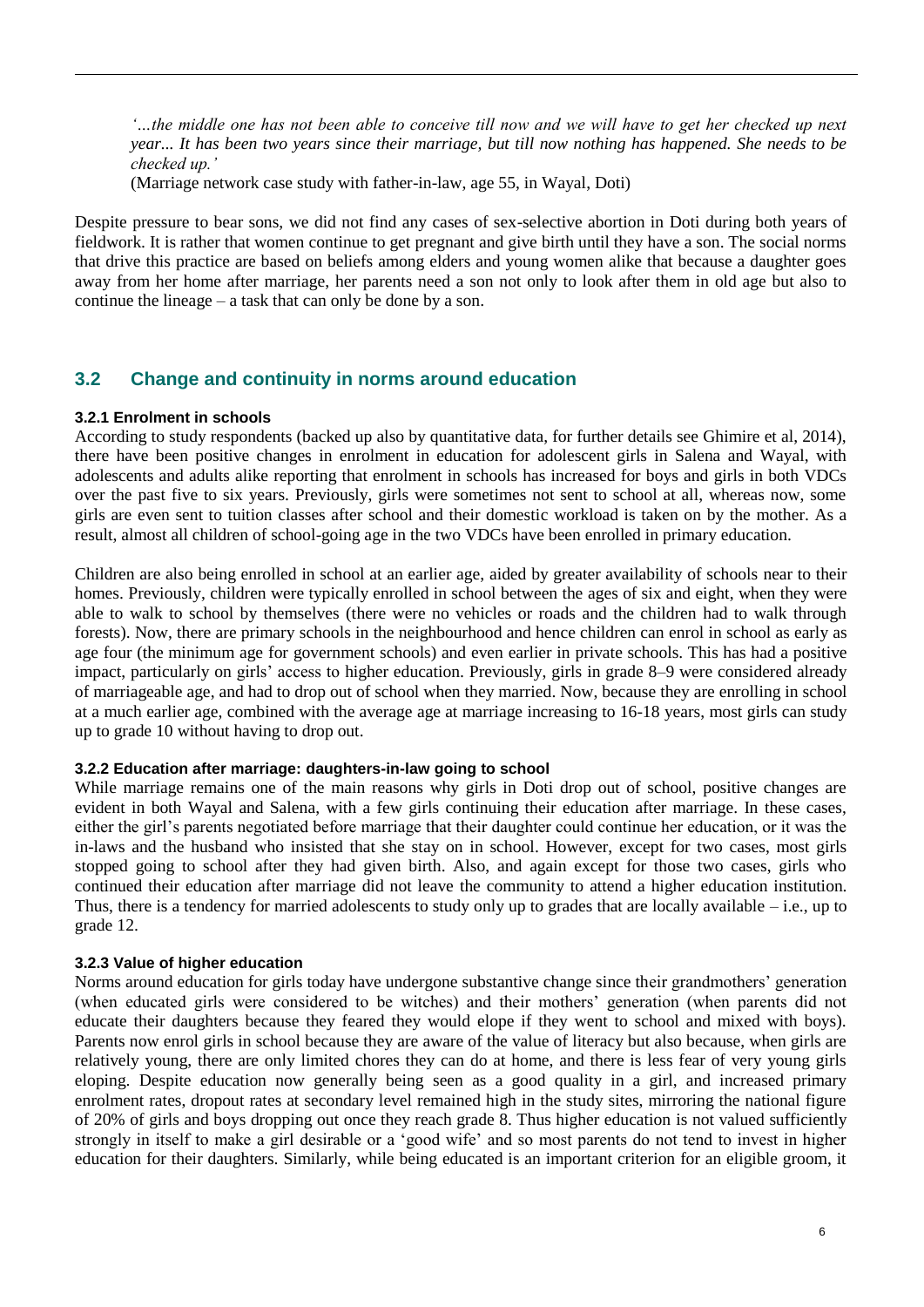is not the most important criteria for an eligible bride. For girls, '*sanskar*' – a combination of obedience and humbleness – is considered more important than education.

*'Here sometimes an educated boy prefers a girl who follows culture even if she is not well educated – it depends on their way of behaving with others and her work. People also see other qualities like family culture. Even if a girl is not educated, boys accept them.'* (Key informant interview with head of village, aged 67, Salena)

Other reasons why girls drop out of secondary education include workload, failure in exams, influence of peers, economic reasons, marriage, or restrictions on their free movement outside the home, which can prevent them going outside the VDC for higher education. Teachers and key informants as well as adolescent girls who participated in the research in both study sites believed that as girls get older, their ability to continue education becomes progressively more difficult due to household responsibilities (see Box 4). Their heavy domestic work burden leaves girls with limited time to study, and what little time they do have is mostly at night when they are very tired. This, in turn, affects their results. Study respondents in both locations also noted that many students (girls and boys) fail the exam they are required to sit to go into grade 8, which is administered by the government board, because it is tougher than that administered by their school. It was noted that after failing an exam, adolescents feel ashamed and demotivated to continue their education. Some adolescents are also influenced by their peers: when a girl's best friends do not go to school, she is likely to not go; boys often drop out of education to go to India to work, sometimes encouraged by their friends and family. Additionally, once boys reach grade 8, they are also eligible to apply for a job in the armed forces. Since for many boys their main purpose of studying is to get a job, and a job in the armed forces is what many aspire to, they often stop their education after this level. If they fail to join the armed forces, they are likely to migrate to India to start earning an income rather than re-join school.

#### **Box 4: Girls vs boys and the seeds of an inferiority complex**

In one of the schools visited by the research team, girls came to school at 6 am. Around 9 am, they had a lunch break. During this break, their mother, who was in the field working, would send them a message on their mobile phone that the grass had been cut and was ready to be taken home. The girls take the bundle to their homes, which are far away, and only return to classes if they feel like it. But since the school closes at 12 noon it is often hardly worth their returning. As well as taking the grass their mother has cut, they often have to cut more grass on their way back home when they return after the school closes. Once they get home they are immersed in household work. This does not apply to boys.

In such circumstances, a girl cannot give much time to her studies and therefore she is usually behind or fails in class. This creates a feeling of inferiority and hopelessness and, even if girls are not forced to drop out or to marry early, they may become inactive in class. Girls do not tend to repeat classes after failure because they feel they would still not pass the exam on the second attempt. Hence, after failing once, they choose to quit studying altogether. Once a girl leaves school, she is very likely to get married as early as possible.

Source: Fieldwork, Salena, Doti, 2014

#### **3.2.4 Continuing son bias in perceived 'quality' education**

While there has been much improvement in enrolment of girls in the study sites (as well as nationally), there is still a gender gap in household expenditure on education. When parents have the means, boys are usually sent to English-language private schools, which are perceived to offer a better quality education, while girls attend Nepali-language government schools, where education is perceived to be lower quality.

*'Our school is a [government] secondary school from 1st to 10th grade. In each class we can only find two boys, all the other students are girls. I do not know whose fault it is, either it is the fault of the parents or the school management committee, or the staff of the school… People lovingly send their sons to the boarding schools thinking that boarding are better and the girls they send to the government, saying: "We do not care if you study or not" or even they do not send them to school*.' (Community timeline (education focus) 2014, Salena, Doti)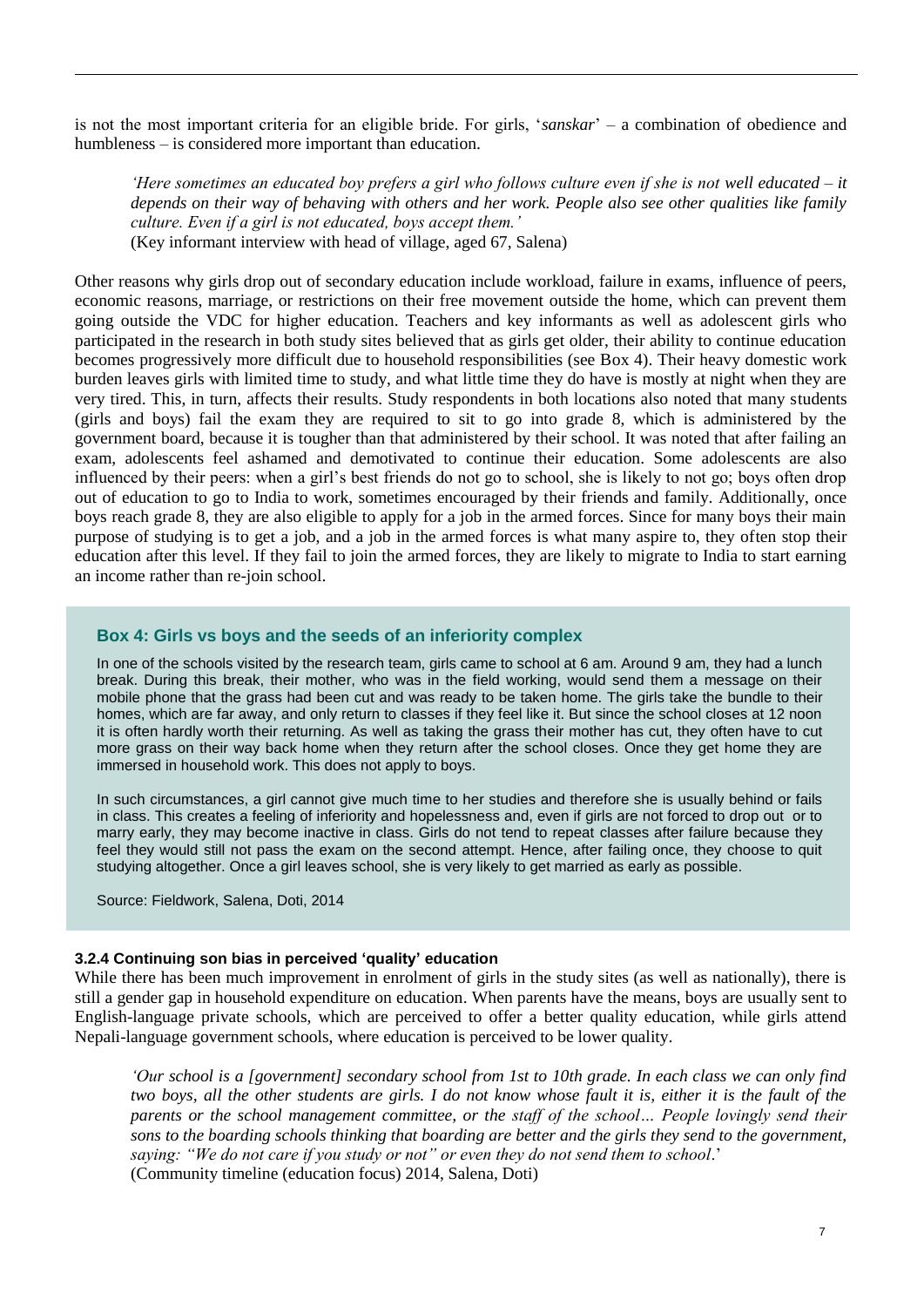Since government schools are free, it is also easier for pupils to miss school, as shown in Box 5, also perpetuating the idea that government schools provide low-quality education.

#### **Box 5: Low attendance in government schools**

Due to their workload at home or in the fields, boys and girls in government schools come to school regularly only during the last quarter of the year when the planting and harvesting of rice and wheat is complete. Teachers say that they keep waiting for students to turn up so that they can take classes. However, this is not the case with private schools. Teachers believe that in private schools, as parents have invested their money in educating their children, they are more alert and send the children to school regularly, and hence the students turn up throughout the year.

Source: Fieldwork, Salena, Doti, 2014

#### **3.2.5 Education, careers and employment for girls**

There is a clear disjuncture in perceptions about the outcomes of education. When men, women and boys who participated in the research talked about educating a girl, they never talked about education as a means to opening up new avenues or widening the possibilities for the girl's employment or career. Rather, there is an expectation that educated girls may be more broad-minded and, among other things, will be more likely than illiterate girls to put their family's needs first. There is no concept of a career for a woman at any stage of the life cycle, whether as a daughter, wife or daughter-in-law. However, for adolescent girls, higher education was regarded as a conduit to taking up occupations such as teaching and nursing.

Parents are also not interested in girls taking on jobs, principally because a daughter's earnings do not contribute to the family; hence having a daughter who is employed is of no direct economic help. According to local social norms, parents are not supposed to use any money earned by their daughters for household expenditures, so rather than allow their daughters to complete their education and take up employment, parents would rather marry the daughter off.

*'There is no concept of using a daughter's earnings. We would rather marry her and she can take employment from her husband's home. So parents do not think that "my daughter will earn and I will get economic help".'*

(Community timeline (marriage focus), 2014, Salena, Doti)

### **3.3 Drivers of change**

Social norms in Wayal and Salena are deeply rooted in religion; people tend to adhere to them very strongly and they guide people's everyday lives. Nevertheless, norm change is happening, or rather there is evidence of changes in people's everyday practices which are, in turn, likely to change social norms. Drivers of change originate both inside and outside the community, drawing from and building on each other. The following subsections identify the main drivers of change, both external and internal, as found in our study sites.

#### **3.3.1 Long-term intentions and policies to empower women**

Long-term interventions from government or non-government organisations (NGOs) (national and international) and government policies designed to empower women and girls have proven to be the most important external drivers of change. These include programmes like the Mothers' groups, '*Kishori Sanjal'* (Adolescent Girls' Network) and the School Sector Reform Programme. The work of the Ministry of Women and Social Welfare was seen to be important in helping to build women's agency. It not only facilitated women to form saving groups, but also through training, raised women's awareness and self-confidence. This created a cadre of female agents of change who were able to stimulate social reforms that were beneficial for women and young girls.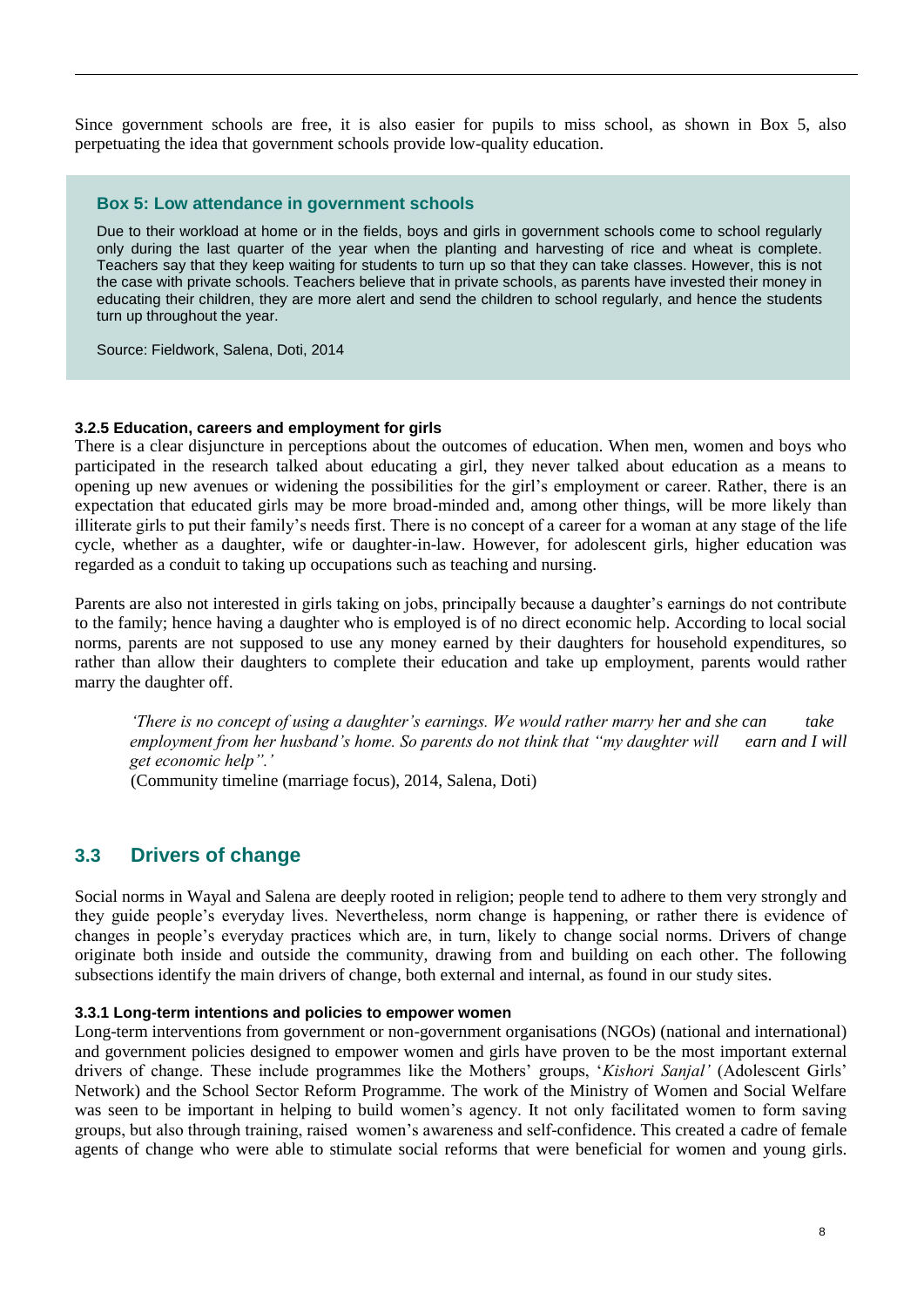Such reforms included abolishing the '*chaupadi*' practice,<sup>1</sup> acting against domestic violence (as well as building safe houses for women who experienced domestic violence), and preventing alcoholism in men.

In education, the government's School Sector Reform Programme has succeeded in increasing girls' enrolment and retention rates. Among other things, these policies have been able to mobilise young people and other members of the community, also providing them with information and exposing them to new ways of doing things. These have been very effective in creating awareness and influencing other local-level mediators of change such as women's groups, men, schools and family members to accept new ways of perceiving social norms around gender.

#### **3.3.2 Local role models and male family members**

Strong female role models are critical in helping to change social norms, and are usually women who work in the development, education or health sectors. Some of these women, especially teachers, have helped acted as role models for adolescent girls while others are actively engaged in efforts to end discrimination against girls and to stop gender-based violence and harmful social practices that affect women. Similarly, young people can also be important role models for their peers, who look to them as agents for change. They can introduce adolescents to new ways of thinking and doing things, and are involved in changing traditional practices in society. When such young people are able to take up positions as local leaders, heads of peer groups, government representatives or local teachers, they are important agents for change and open people's minds towards change.

Importantly, the outlier case studies reveal that where girls have been able to achieve a certain level of education or employment beyond local expectations, male relatives (whether fathers, fathers-in-law or husbands) have been an important source of support. In addition, successful women have also usually (and critically) had the support of local political leaders and government organisations at some time in their lives, which helped them achieve more than other women (see Box 6).

#### **Box 6: Support of in-laws and husband important for continuing education**

Radhika lives in Salena and was married when she was studying in grade 10. Her husband is educated and is a police officer. Her parents did not negotiate with his parents about Radhika continuing her education after the marriage. So after they married, she did not go to take her exam and was just sitting in her husband's house.

However, her father-in-law very much wanted her to study. He had a shop on the way to school and used to see children going to school. When he knew it was exam time and saw that Radhika was not taking her exams, he cried in front of the children. When Radhika heard this she was deeply moved and decided to take the exam. She failed twice, and again thought of quitting her studies. But her husband informed the father-in-law and asked him to fill in the forms so that she could sit the next exam. She failed again. The father-in-law counselled her to continue her studies and she did.

After the birth of her first child, she again wanted to stop her education. But her mother-in-law took charge of the household work and the child. Today Radhika has two children, aged nine and four. She is doing her graduate degree from a college in Silgadi and works on various projects in the community.

Source: Fieldwork, Salena, Doti, 2014

#### **3.3.3 Peers as buffers**

Peers may be an important source of support in the event of a social backlash, particularly if it is in response to a transgression of existing social norms. For adolescents, these may range from situations regarding love affairs and marriage to issues around clothing styles and fashion. Peers can, therefore, act as buffers, protecting each other emotionally, but also helping to motivate each other to stand up against discriminatory norms.

<sup>&</sup>lt;sup>1</sup> Chaupadi is a practice where girls are kept isolated in sheds outside the house during the first four days of their menstruation cycle.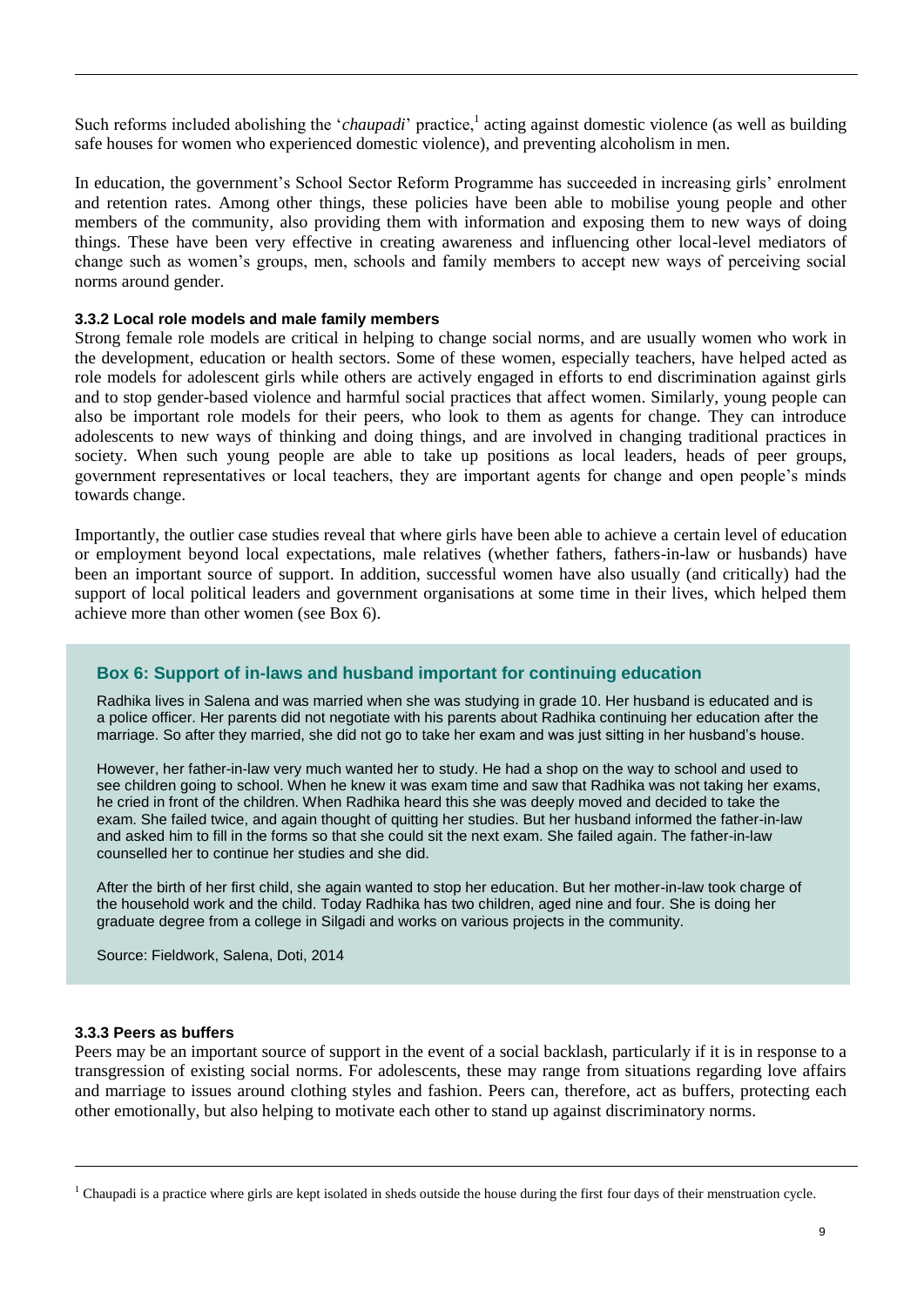#### **3.3.4 Family**

Norms, unlike laws, are unwritten and therefore forever in a state of flux; as such, they can provide space for families to manoeuvre in order to seek opportunities for a girl's development. The families involved in the study had considerable flexibility in changing existing practices. Our findings suggest that a supportive family can provide a buffer against a social backlash and support girls to develop their capabilities even if this means going against expected behaviours (see Box 7).

However, adolescent girls are not a homogenous group and the economic status of parents and in-laws – as well as caste and ethnic identity – may affect their living conditions and life chances. Thus although gendered norms around early marriage and education are the same for all girls, their impacts may be experienced differently by girls from different economic and social groups. Similarly, sometimes the economic or socio-political conditions of a household determine their ability to challenge social norms and/or to resist or promote social change.

#### **Box 7: The positive consequences of a supportive family**

Sita is an 18-year-old married girl from Salena (Durgamadau) VDC, Doti district. She is currently pursuing her bachelor's-level education from a college in Silgadi with English as her major subject. She was born in a neighbouring VDC, from where she completed her primary and secondary education, after which time she migrated to Attaria in Kailali district with her father. Her mother and her siblings still live in Salena.

In Attaria, Sita joined a local college to continue her high school education. In the middle of grade 12, she married. It was an arranged marriage and the family she married into is the family her elder sister had previously married into. Her husband's family was keen to have her as a daughter-in-law because of her educational qualifications. None of her in-laws had studied beyond grade 8 and so they wanted to bring an educated girl into the family. She was allowed to pursue her education further even after her marriage.

Interestingly, Sita's parents had not initially planned to let her pursue her studies as they had no expectations for her. Things started to change when she got a scholarship in grade 2, as a Dalit student.<sup>2</sup> The scholarship meant that her family were now receiving money to send her to school and because she was doing well, the scholarship never stopped.

Sita's husband is in the army. He is four years older than her and has only studied up to grade 8. He usually visits her twice a year. He is very supportive and encourages her to continue her education and is also covering her college education costs. Sita believes he does not feel demeaned by his wife's level of education, but rather, feels proud of her achievement. He even pushed her to get a job as a school teacher in a local school so that she can earn her own income as well.

Her in-laws too are supportive, especially her mother-in-law, who allows her to continue with her education and work as a school teacher by giving her leeway from household duties. Her sister, who is also now her sister-in law, does most of the household chores for her, but she is not completely free of them, and helps her sister-in law when she can.

Sita is now a role model for her family on both sides (maternal and in-laws) and because of her educational accomplishments, her younger brother and sister are studying too and aiming to follow her path. Sita says she never fought with her parents to let her study, they were always willing. Similarly, had her parents not been so understanding, none of what she has achieved would have been possible.

Source: Fieldwork, Wayal, Doti, 2014

<sup>&</sup>lt;sup>2</sup> The government has a special policy to give a stipend to people of Dalit and other marginalised groups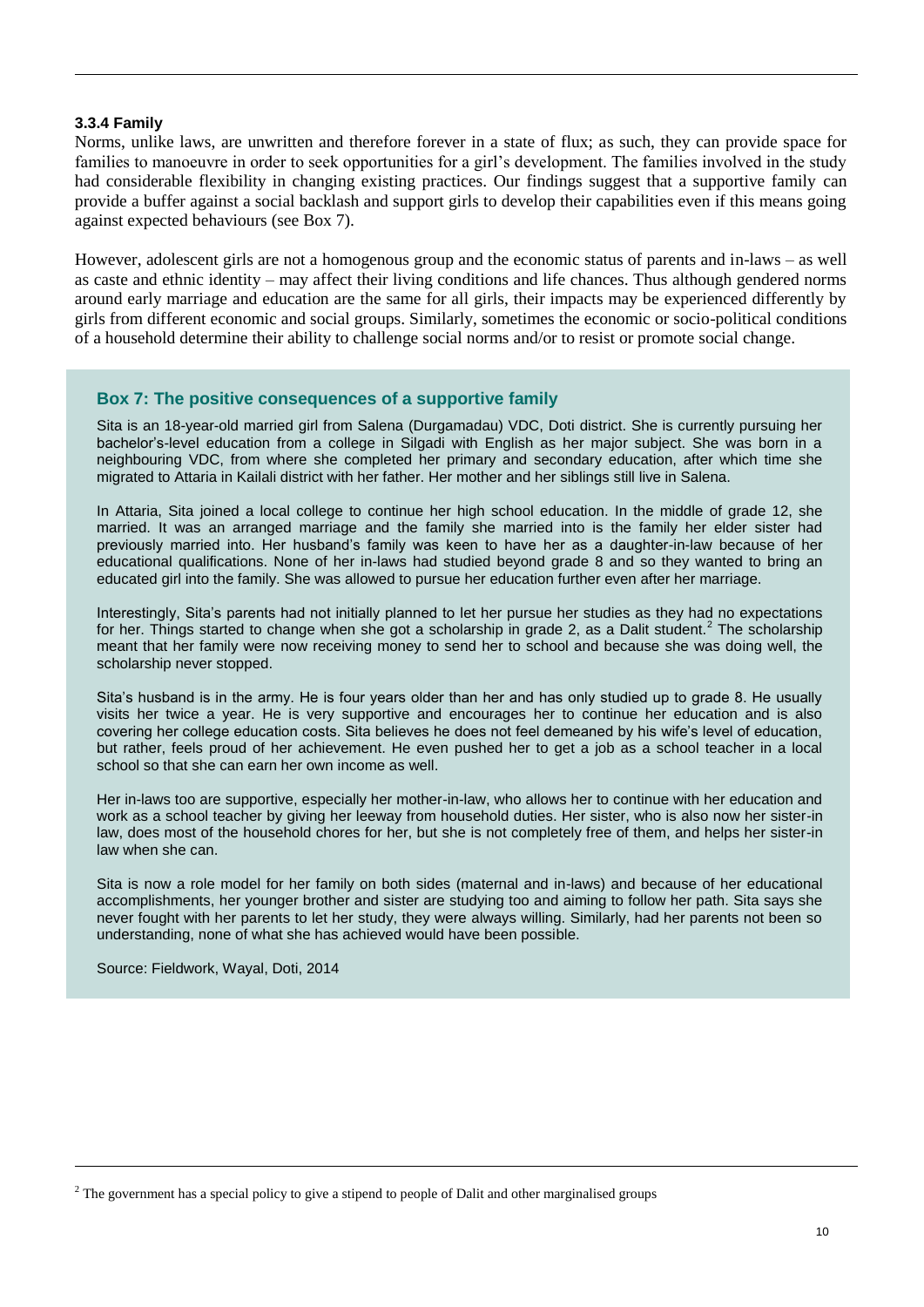#### **3.3.5 Communications technology**

Communications technology was found to be an important driver that sensitised people to potentially harmful consequences of existing practices and introduced new ways of thinking. Local programmes run by FM radio stations are informative and raise people's awareness about harmful practices through discussion programmes or interviews. Mobile phones have undoubtedly made it more convenient for adolescents to communicate. They have helped girls to organise and keep their social network intact and share their difficulties with close friends, and have helped wives improve communication with husbands who are away from home. However, there is also some evidence that easier communication via mobile phones has had negative consequences for girls – thus, for instance, they have, on occasions, facilitated young girls' elopement and early marriage, thus putting themselves in a position which restricts the development of their other capabilities.

#### **3.3.6 Schools**

Though they do not always play a direct role in fighting discriminatory norms, schools are a critical space for boys and girls alike in terms of broadening their horizons, their career aspirations and their ideas around gender norms. Schools can also provide girls with valuable extra-curricular information and life skills on managing sexual and reproductive health and the importance of hygiene during menstruation, thus tackling widespread lack of knowledge on these key areas of girls' lives.<sup>3</sup> Local teachers, seniors and peers are all important sources of knowledge and support, and school provides a platform for them to interact with adolescents in a social environment that is accepted by families.

#### **3.4 Why do norms remain sticky? Inhibitors to change**

The research revealed a number of reasons why some social norms remain 'sticky', including economic factors, ignorance, people's experience of the negative impact of changes, and fear of a social backlash.

#### **3.4.1 Economics and migration**

The stickiness of some norms in our study sites can partly be attributed to a stagnant economy. Both study sites are rural and the economy depends on subsistence agriculture and migrant remittances from India. Although both areas are rich in natural resources, there is a lack of infrastructure to exploit those resources; hence men move away to find work while women tend to stay behind in the family home. Because women become so burdened with daily work there is neither the time nor the economic resources to allow them a platform to even think about new ways of doing things. Besides this, women have very few opportunities for acquiring new knowledge and perspectives, so new ideas and different ways of doing things are not tried out.

At the same time, it would be reasonable to expect that when male migrants return, they bring back new ideas and innovations that could have a positive effect on discriminatory norms. But this was not found to be the case in Wayal and Salena. Perhaps because the men who migrate work mostly in menial jobs (e.g. in hotels or as guards), there is little scope for them to acquire new knowledge that they could bring home on their return. Also, since migration is seasonal, they have only short periods of exposure before coming back to the same conditions they have always known in their village. Thus, a few migrant youths we talked to adhered to existing social norms even more strongly than those who had not migrated.

#### **3.4.2 Fear of negative outcomes and a social backlash**

Fear of negative outcomes and a social backlash is another factor that inhibits change. There is a sense that people conform to certain norms or follow expected behaviours because of past negative experiences of what happened when people subverted the norm. Such people tend to hold strong religious beliefs and generally can be said to fear the consequences of modernity. Hence, if people experience even minor negative consequences from trying out new things, they become fearful and quickly return to the old or expected ways of doing things. For example, although some parents became convinced that early marriage was detrimental for their daughters but sending them to school was a good thing, when girls started to elope with boys, their parents quickly

<sup>&</sup>lt;sup>3</sup> Traditional local norms prevent girls from having a bath or combing their hair during the first four days of menstruation.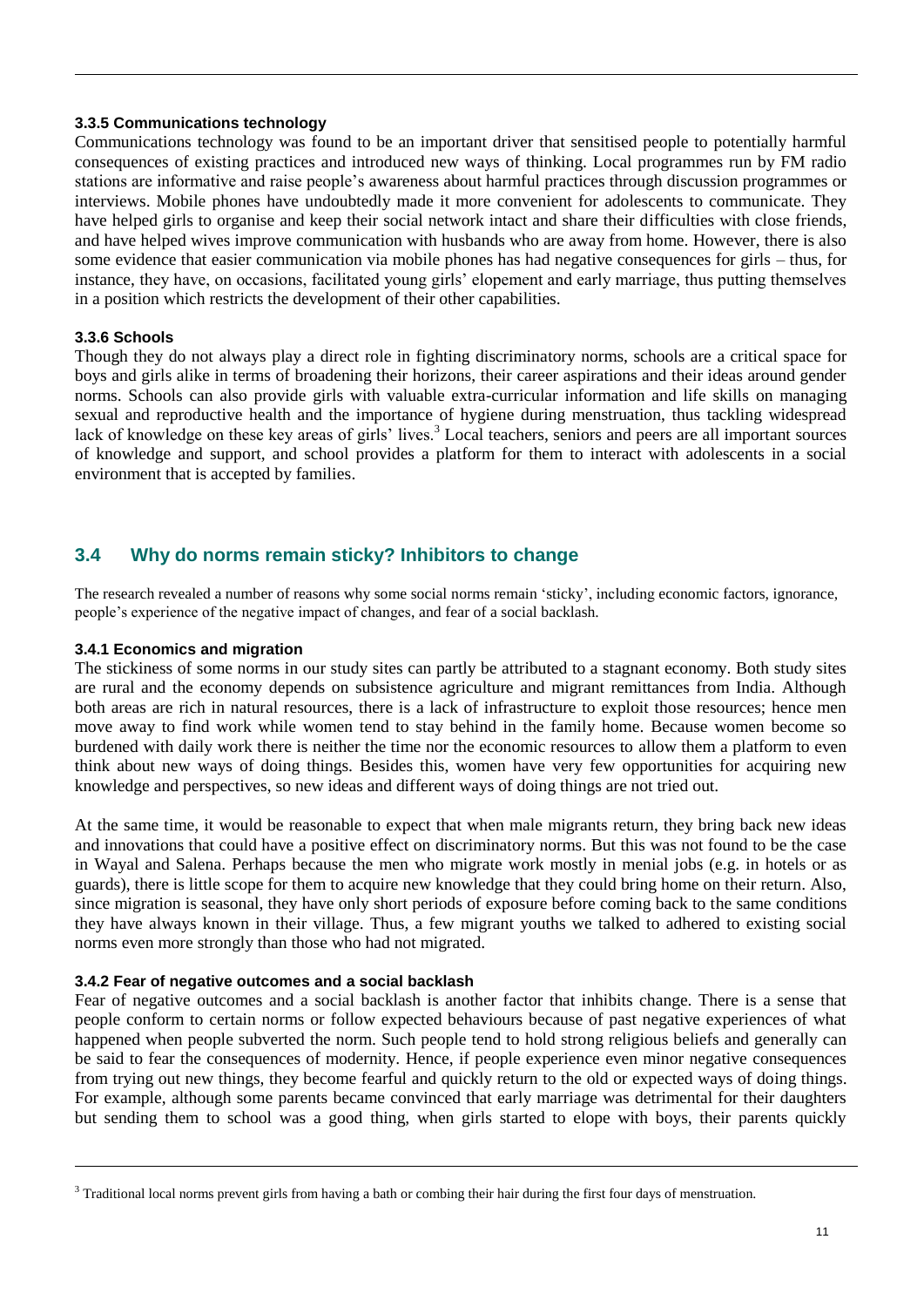returned to the belief that ultimately, marriage was better for young girls than education. And, unfortunately, the fear of girls eloping with boys they may meet at school or through other friends is not unfounded.

The research found that there are some progressive families and young men and women who would like to do things differently and thereby challenge local norms. Nevertheless, they face strong criticism from within their community for doing so. When other families hear of this criticism, they too fear the same backlash, and hence stick to established norms.



**Picture 3: Adolescent girls and women clearing the field after harvesting wheat. It is women who sustain agriculture in Doti.**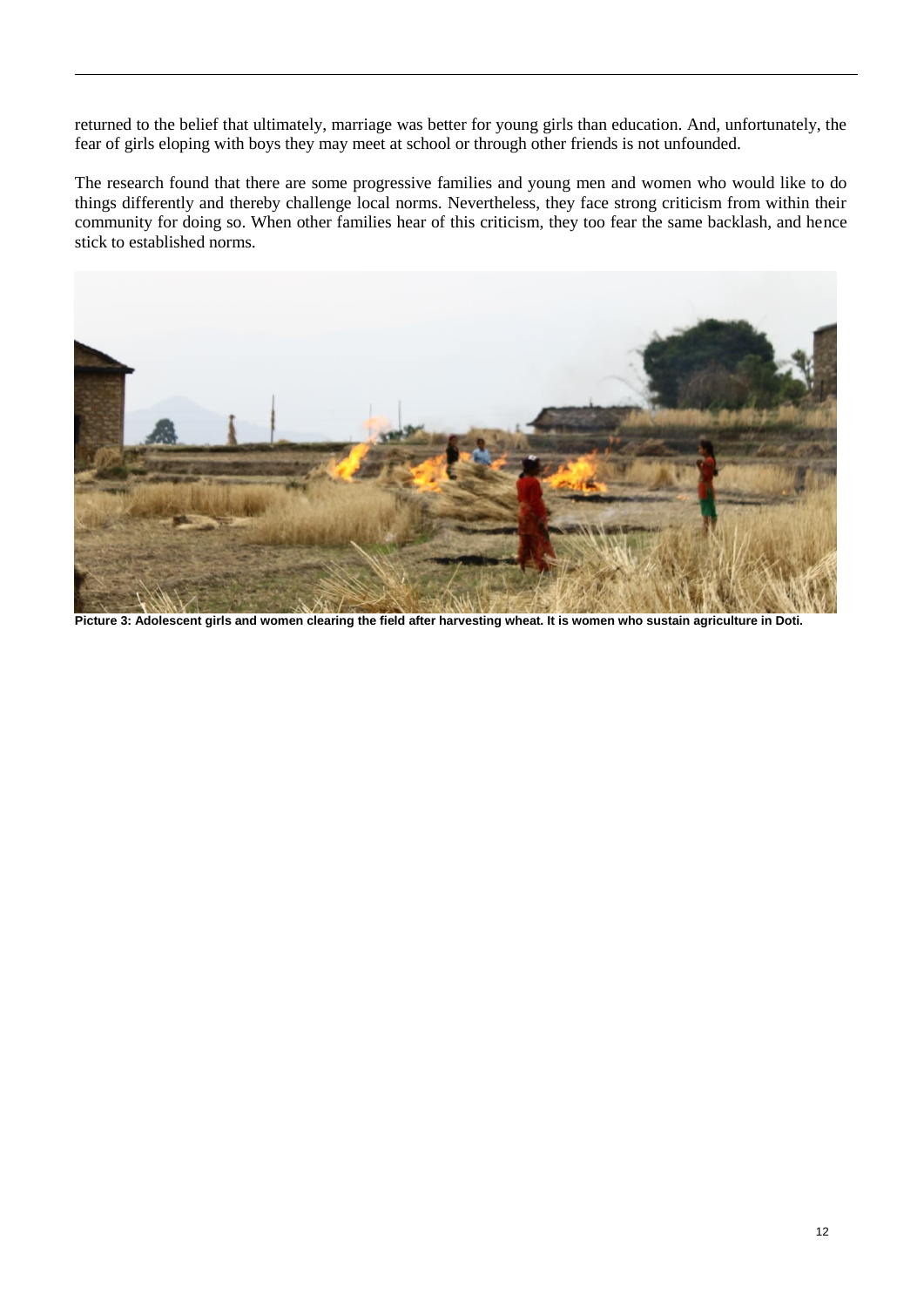## **4 What does this mean for policies and practice?**

There is no magic bullet that will change discriminatory social norms and ensure gender justice and the physical and emotional wellbeing of adolescent girls and young women in Nepal. It will take a longer-term commitment to carefully designed and nuanced programmes and policy work before the beliefs, norms and values that govern the lives of Nepal's adolescent girls afford them equal life chances to adolescent boys. However, our research findings from both study sites highlight the following recommendations, which are critical to enhance the capabilities of adolescent girls and young women in Nepal.

- Ideally, all adolescents should be attending school/college or engaged in learning activities. However, for those who remain out of school, promoting income-generating activities and helping to tackle gender-based injustices such as polygamy, domestic violence and alcoholism can increase their wellbeing. In relation to income-generating activities, building infrastructure and creating local jobs will be one of the most important factors for change. Given the rich natural resources available, this is possible in both Wayal and Salena.
- Long-term and focused national interventions such as the School Sector Reform Programme need to continue and be extended to higher education.
- There should be mentoring available about what higher education can offer and different career paths, and this should be woven into other interventions to help those going to school. Mentors can include both women and men.
- While children may learn about gender discrimination at school and have progressive views about it, they are often unable to apply their learning in practice because their parents often lack awareness of gender inequalities. Encouraging parents to take part in school-related activities could not only increase their awareness around gender discrimination, but also help support the continuation of their children's education.
- Men's role in addressing discriminatory social norms should be encouraged. Given the pivotal role that men can play, both within and outside the household, they need to be engaged in discussions and awareness-raising at family and community levels so that they can become important agents for positive change and help women and girls address social injustices.
- Similarly, the parental family more generally plays an important role in shaping the lives of adolescent girls, and the extent to which a discriminatory norm may affect a girl's future rests in large part on other family members' perceptions and attitudes. Hence programmes should also target individual families and not just the community more generally.
- Programmes should take into account the difficulties older adolescent girls face while interacting with male role models. They should help build girls' confidence to interact freely while at the same time raising awareness among communities of the importance of allowing girls to interact with men in an educational or professional capacity, given that these men are often the purveyors of valuable advice on education and careers.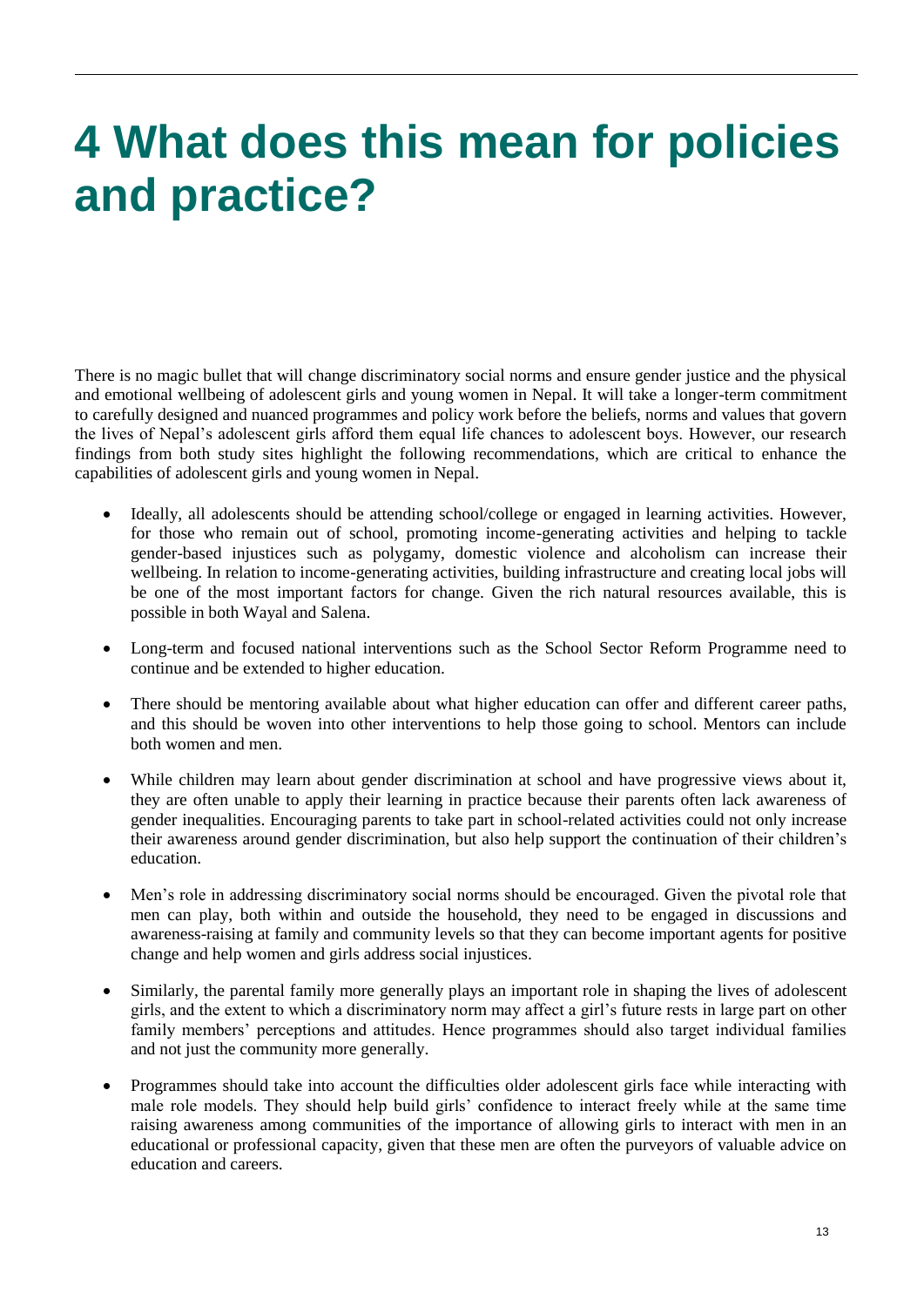- At community level, men and women, young girls and young boys should be engaged in awarenessraising and receive information around discriminatory attitudes and social norms and their impact on girls' lives, identifying collective, practical steps that can be taken to overcome these discriminatory norms.
- Parents need to be encouraged to have a nurturing approach towards their daughters, seeing them as individuals who are equal to boys and have their own aspirations and rights. Policies and programmes need to promote a change in attitudes among parents, adolescents and wider Nepali society about what makes an ideal daughter, wife, and woman.